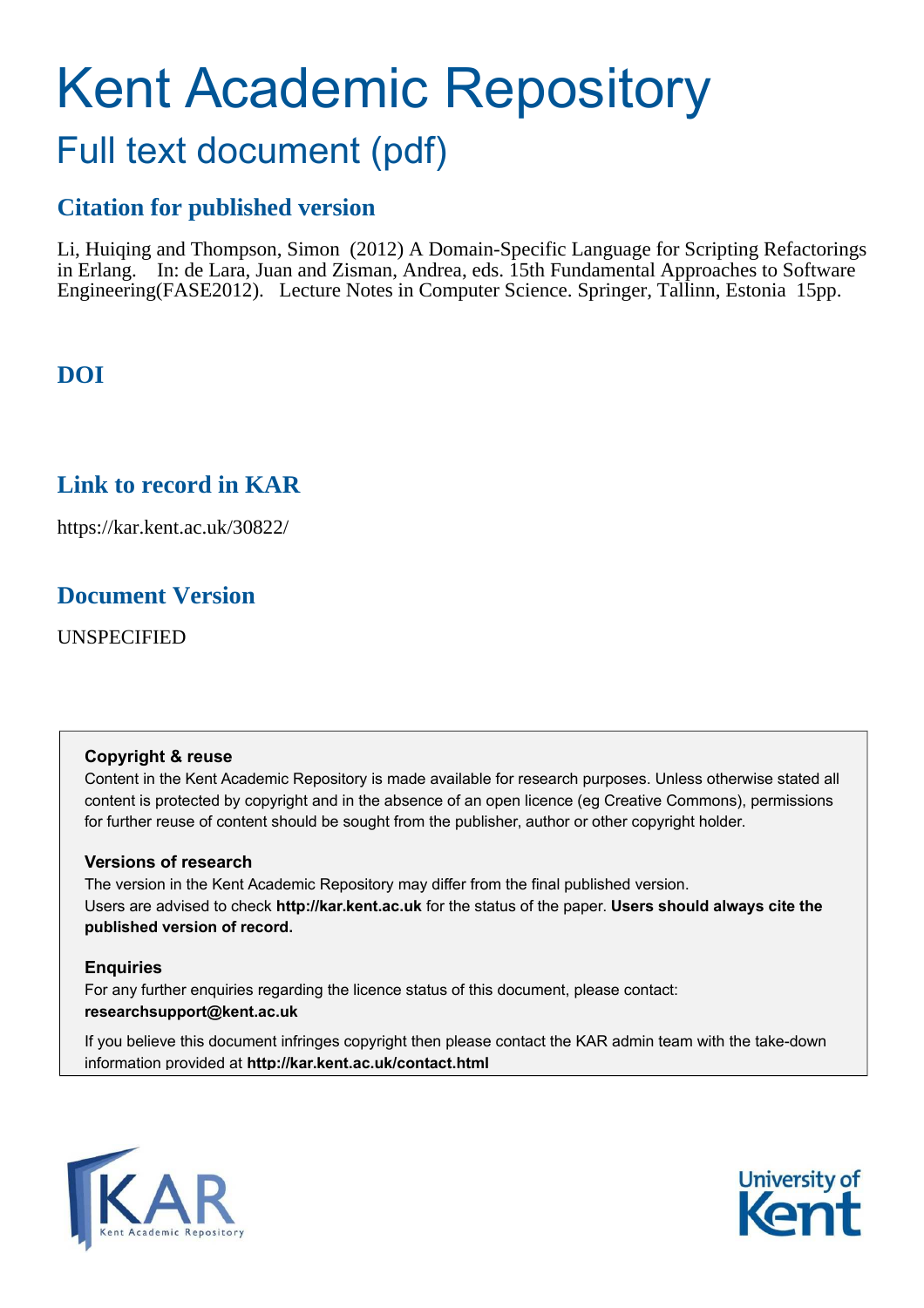# A Domain-Specific Language for Scripting Refactorings in Erlang

Huiqing Li and Simon Thompson

School of Computing, University of Kent, UK {H.Li, S.J.Thompson}@kent.ac.uk

Abstract. Refactoring is the process of changing the design of a program without changing its behaviour. Many refactoring tools have been developed for various programming languages; however, their support for composite refactorings – refactorings that are composed from a number of primitive refactorings – is limited. In particular, there is a lack of powerful and easy-to-use frameworks that allow users to script their own large-scale refactorings efficiently and effectively.

This paper introduces the domain-specific language framework of Wrangler – a refactoring and code inspection tool for Erlang programs – that allows users to script composite refactorings, test them and apply them on the fly. The composite refactorings are fully integrated into Wrangler and so can be previewed, applied and 'undone' interactively.

Key words: analysis, API, DSL, Erlang, refactoring, transformation, Wrangler.

# 1 Introduction

Refactoring [\[1\]](#page-14-0) is the process of changing the design of a program without changing what it does. A variety of refactoring tools have been developed to provide refactoring support for various programming languages, such as the Refactor-ing Browser for Smalltalk [\[2\]](#page-14-1), IntelliJ Idea [\[3\]](#page-14-2) for Java, ReSharper [3] for  $C\#$ , VB.NET, Eclipse [\[4\]](#page-14-3)'s refactoring support for C++, Java, and much more. For functional programming languages there is, for example, the HaRe [\[5\]](#page-14-4) system for Haskell, and for Erlang the two systems Wrangler [\[6\]](#page-14-5) and RefactorErl [\[7\]](#page-14-6).

In their recent study on how programmers refactor in practice [\[8\]](#page-14-7), Murphy-Hill et. al. point out that "refactoring has been embraced by a large community of users, many of whom include refactoring as a constant companion to the development process". However, following the observation that about forty percent of refactorings performed using a tool occur in batches, they also claim that existing tools could be improved to support batching refactorings together.

<span id="page-1-0"></span>Indeed, it is a common refactoring practice for a set of primitive refactorings to be applied in sequence in order to achieve a complex refactoring effect, or for a single primitive refactoring to be applied multiple times across a project to perform a large-scale refactoring. For example, a refactoring that extracts a sequence of expressions into a new function might be followed by refactorings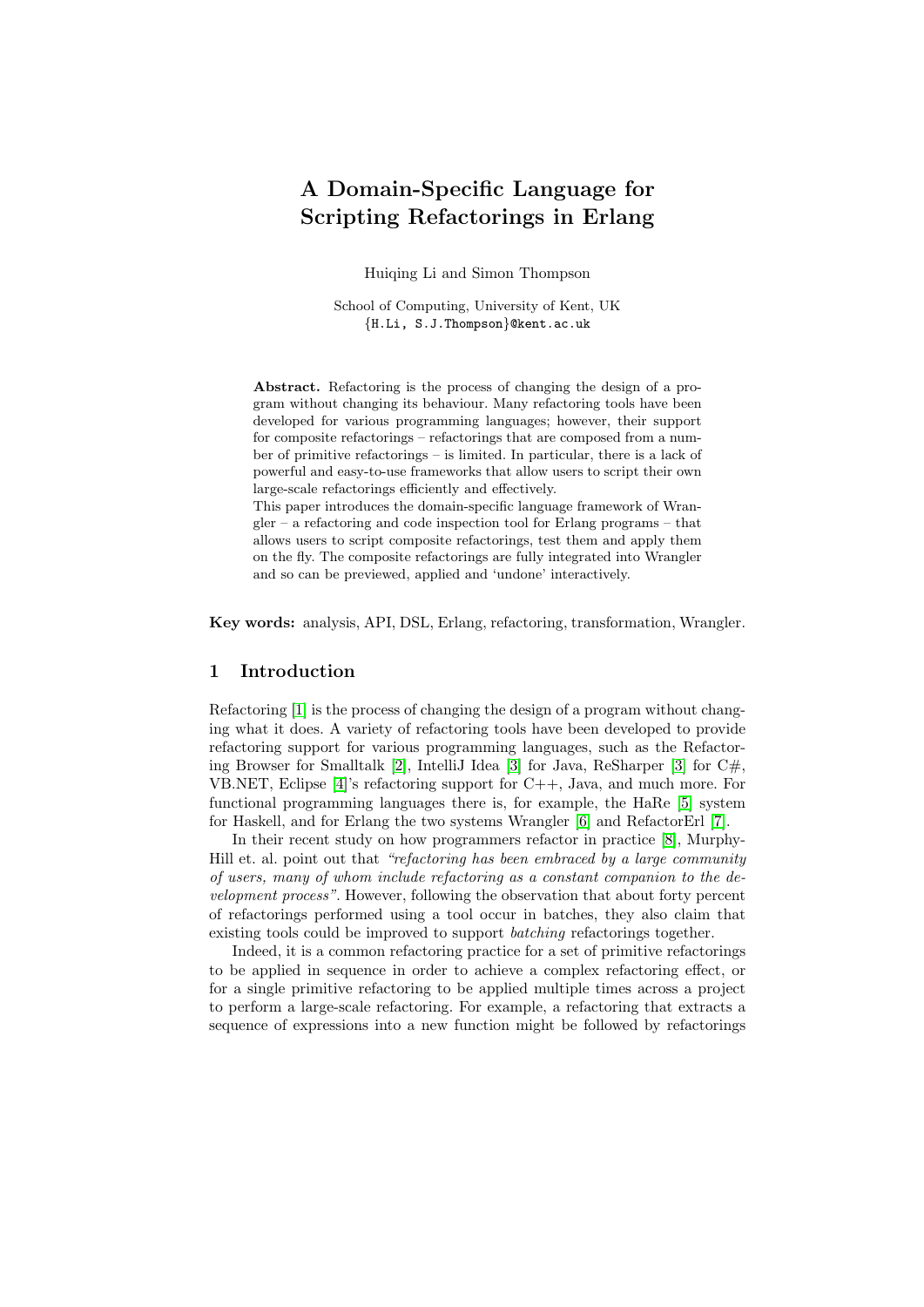#### 2 Huiqing Li and Simon Thompson

that rename and re-order the parameters of the new function. This could be followed by 'folding' all instances of the new function body into applications of the new function, thus eliminating any clones of the original expression. As another example, in order to turn all 'camelCase' names into 'camel case' format, a renaming refactoring will have to be applied to each candidate.

Although composite refactorings are applied very often in practice, tool support for composite refactorings lags behind. While some refactoring tools, such as the Eclipse LTK [\[9\]](#page-14-8), expose an API for users to compose their own refactorings, these APIs are usually too low-level to be useful to the working programmer.

<span id="page-2-1"></span><span id="page-2-0"></span>In this paper, we present a simple, but powerful, Domain Specific Language (DSL) based framework built into Wrangler, a user-extensible refactoring and code inspection tool for Erlang programs. The framework allows users to:

- script reusable composite refactorings from the existing refactorings in a declarative and program independent way;
- have fine control over the execution of each primitive refactoring step;
- control the propagation of failure during execution;
- generate refactoring commands in a lazy and dynamic way.

User-defined composite refactorings can be invoked from the Refactor menu in the IDE, and so benefit from features such as result preview, undo, etc.

Using the DSL allows us to write refactorings  $-$  such as the change of naming style discussed earlier – in a fraction of the time that would be required to do this by hand; we therefore make the cost of learning the DSL negligible in comparison to the benefits that accrue to the user. Moreover, once written these refactorings can be reused by the author and others.

Not only does the DSL make descriptions more compact, it also allows us to describe refactorings that are impossible to describe in advance. For example, suppose that a program element is renamed at some point in the operation; in the DSL we can refer to it by its old name rather than its new name, which may only be known once it has been input interactively during the transformation.

While this work is described in the context of Erlang. the underlying ideas and DSL design are equally applicable to other programming languages, and can be implemented in a variety of ways (e.g. reflection, meta-programming).

The rest of the paper is organised as follows. Section [2](#page-1-0) gives an overview of Erlang, Wrangler and its template-based API. Section [3](#page-4-0) formalises some concepts that we use in describing our work. In Section [4](#page-5-0) we explain the rationale for our approach to designing the DSL, which we then describe in detail in Section [5.](#page-6-0) Examples are given in Section [6,](#page-10-0) and the implementation is discussed in Section [7.](#page-12-0) Sections [8](#page-13-0) and [9](#page-14-9) conclude after addressing related and future work.

The work reported here is supported by ProTest, EU FP7 project 215868.

### 2 Erlang, Wrangler and Its Template-based API

Erlang is a strict, impure, dynamically typed functional programming language with support for higher-order functions, pattern matching, concurrency, communication, distribution, fault-tolerance, and dynamic code loading.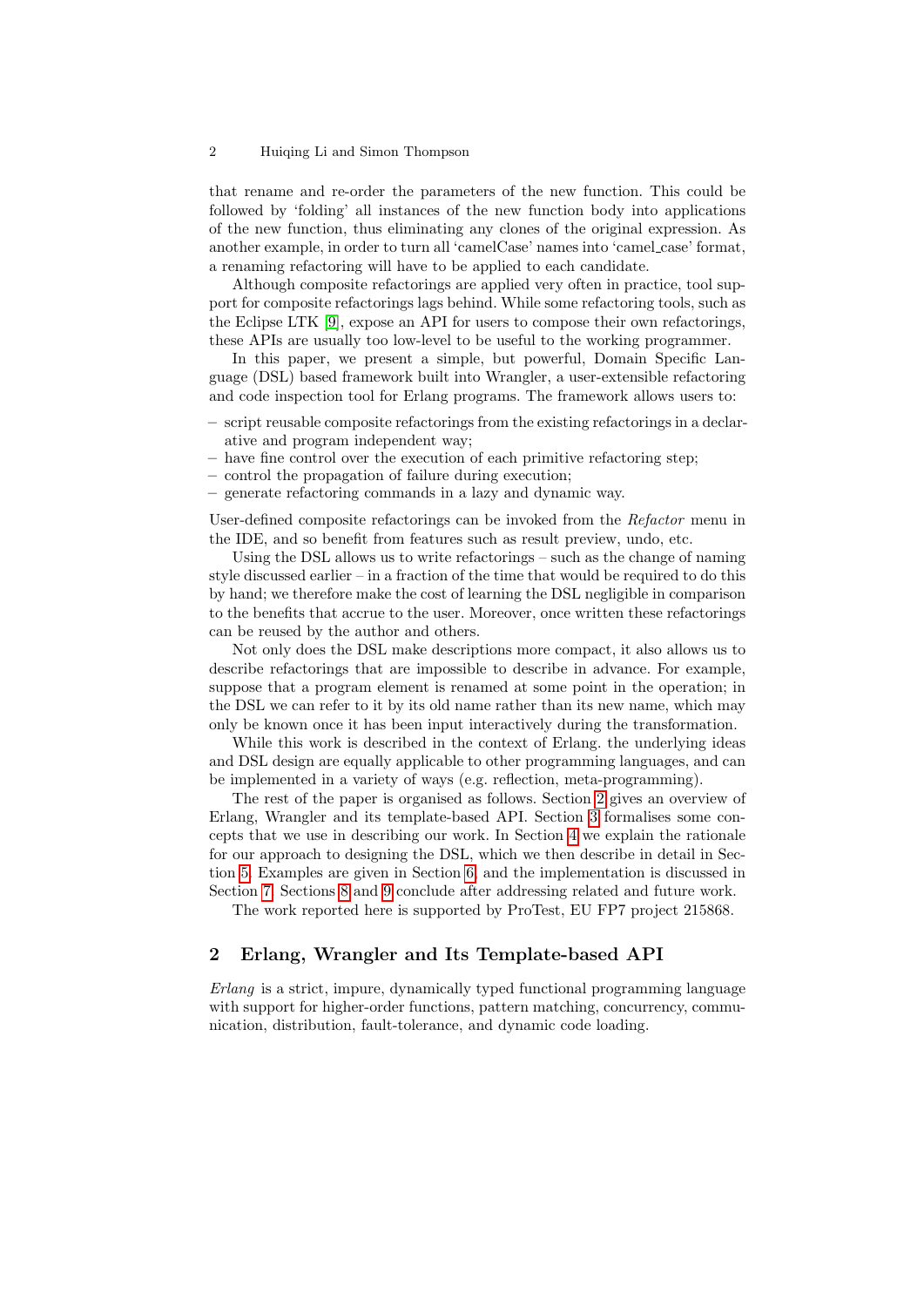

Fig. 1. Factorial in Erlang

Fig. 2. The Wrangler Architecture

An Erlang program typically consists of a number of modules, each of which defines a collection of functions. Only functions exported explicitly through the export directive may be called from other modules; furthermore, a module may only export functions that are defined in the module itself.

Calls to functions defined in other modules generally qualify the function name with the module name: the function foo from the module bar is called as:  $bar:foo(...)$ . Figure [1](#page-2-0) shows an Erlang module containing a definition of the factorial function. In this example, fac/1 denotes the function fac with arity of 1. In Erlang, a function name can be defined with different arities, and the same function name with different arities can represent entirely different functions computationally.

Wrangler [\[6\]](#page-14-5), downloadable from <https://github.com/RefactoringTools>, is a tool that supports interactive refactoring and "code smell" inspection of Erlang programs, and is integrated with  $(X)$ Emacs and with Eclipse. Wrangler is itself implemented in Erlang. Abstract Syntax Trees (ASTs) expressed as Erlang data structures are used as the internal representation of Erlang programs. The AST representation is structured in such a way that all the AST nodes have a uniformed structure, and each node can be attached with various annotations, such as location, source-code comments, static-semantic information, etc.

One of the problems faced by refactoring tool developers is the fact that the number of refactorings that they are able to support through the tool is limited, whereas the number of potential refactorings is unbounded. With Wrangler, this problem is solved by providing a high-level template- and rule-based API, so that users can write refactorings that meet their own needs in a concise and intuitive way without having to understand the underlying AST representation and other implementation details. A similar strategy is used to solve the problem of describing composite refactorings, that is, a high-level DSL-based framework is provided to allow users to script their own composite refactorings. Wrangler's architecture is shown in Figure [2.](#page-2-1)

Wrangler's Template-based API [\[10\]](#page-14-10) allows Erlang programmers to express program analysis and transformation in concrete Erlang syntax. In Wrangler, a code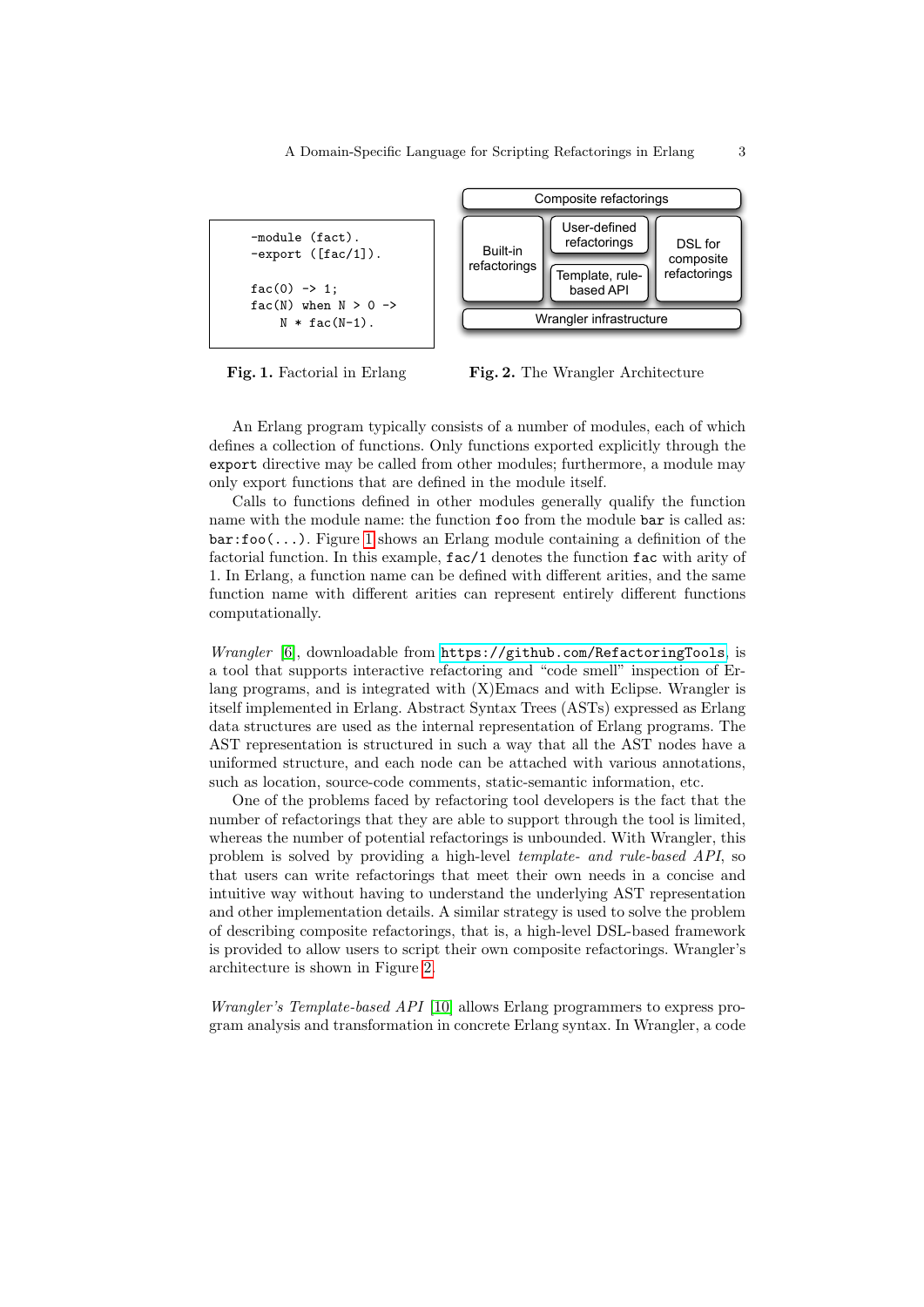#### 4 Huiqing Li and Simon Thompson

<span id="page-4-1"></span>template is denoted by an Erlang macro ?T whose only argument is the string representation of an Erlang code fragment that may contain meta-variables or meta-atoms. A meta-variable is a placeholder for a syntax element in the program, or a sequence of syntax elements of the same kind; and a meta-atom is a place holder for a syntax element that can only be an atom, such as the function name part of a function definition.

Syntactically a meta-variable/atom is an Erlang variable/atom, ending with the character ' $\mathcal{C}'$ . A meta-variable, or atom, ending with a single ' $\mathcal{C}'$  represents a single language element, and matches a single subtree in the AST; a metavariable ending with '<sup>oo</sup>' represents a list meta-variable that matches a sequence of elements of the same sort. For instance, the template

#### ?T("erlang:spawn(Arg@@)")

<span id="page-4-0"></span>matches the application of spawn to an arbitrary number of arguments, and Args@@ is a placeholder for the sequence of arguments; whereas the template

#### ?T("erlang:spawn(Args@@, Arg1@)")

only matches the applications of spawn to one or more arguments, where Arg1@ is a placeholder for the last argument, and Args@@ is the placeholder for the remaining leading arguments (if any).

Templates are matched at AST level, that is, the template's AST is pattern matched to the program's AST using structural pattern matching techniques. If the pattern matching succeeds, the meta-variables/atoms in the template are bound to AST subtrees, and the context and static semantic information attached to the AST subtrees matched can be retrieved through functions from the API suite provided by Wrangler.

The Erlang macro ?COLLECT is defined to allow information collection from nodes that match the template specified and satisfies certain conditions. Calls to the macro ?COLLECT have the format:

#### ?COLLECT(Template, Collector, Cond)

in which Template is a template representation of the kind of code fragments of interest; Cond is an Erlang expression that evaluates to either true or false; and Collector is an Erlang expression which retrieves information from the current AST node. We call an application of the ?COLLECT macro as a collector.

Information collection is typically accomplished by a tree-walking algorithm. In Wrangler, various AST traversal strategies have been defined, in the format of macros, to allow the walking of ASTs in different orders and/or for different purposes. A tree traversal strategy takes two arguments: the first is a list of collectors or transformation rules, and the second specifies the scope to which the analysis, or transformation, is applied to.

For example, the macro ?FULL\_TD\_TU encapsulates a tree-walking algorithm that traverses the AST in a top-down order (TD), visits every node in the AST (FULL), and returns information collected during the traversal (TU for 'type unifying', as opposed to 'type preserving'). The code in Figure [3](#page-4-1) shows how to collect all the application occurrences of function lists:append/2 in an Erlang file. For each application occurrence, its source location is collected. This@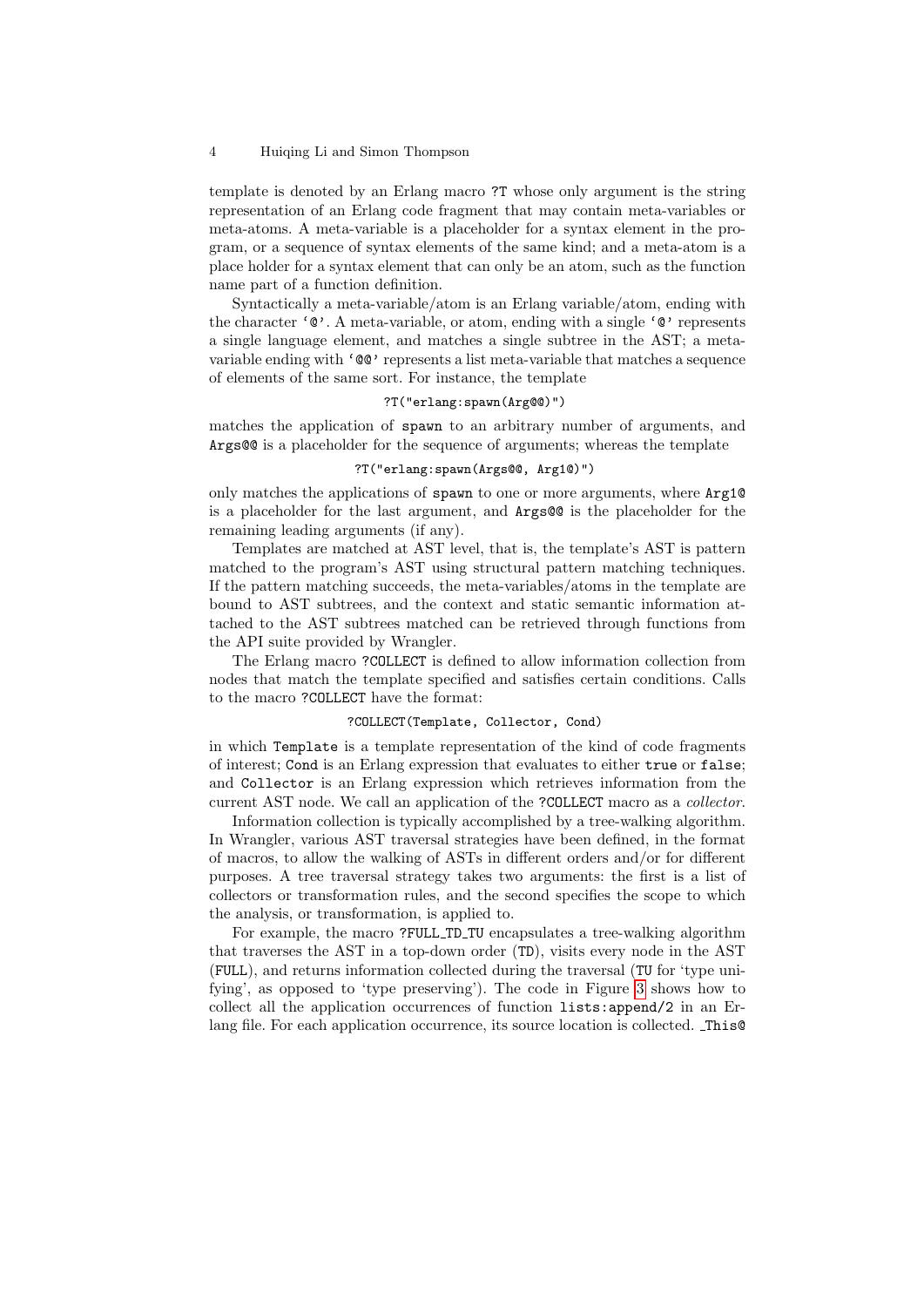?FULL\_TD\_TU([?COLLECT(?T("lists:append(L1@, L2@)"), api\_refac:start\_end\_loc(\_This@), true)], [File])

Fig. 3. Collect the application instances of lists:append/2.

is a predefined meta-variable representing the current node that matches the template.

The template-based API can be used to retrieve information about a program during the scripting of composite refactorings, as will be shown in Section [6.](#page-10-0) As was explained above, more details about the API can be found in [\[10\]](#page-14-10); in particular, it explains how the API can be used to define transformation rules which are also applied to ASTs by means of a tree-walking algorithm (as above).

### <span id="page-5-1"></span>3 Terminology

This section introduces terminology that we use in discussing our DSL. Particularly we explain what we mean by success and failure for a composite refactoring.

**Definition 1** A precondition is a predicate, possibly with parameters, over a program or a sub-program that returns either true or false.

Definition 2 A transformation rule maps one program into another.

Definition 3 A primitive refactoring is an elementary behaviour-preserving source-to-source program transformation that consists of a set of preconditions C, and a set of transformation rules T. When a primitive refactoring is applied to a program, all the preconditions are checked before the program is actually transformed by applying all the transformation rules. We say a primitive refactoring fails if the conjunction of the set of preconditions returns false; otherwise we say the primitive refactoring **succeeds**.

#### Definition 4 Atomic composition.

Given a sequence of refactorings  $R_1, ..., R_n, n \geq 1$ , the **atomic composition** of  $R_1, ..., R_n$ , denoted as  $R_1 \circ R_2 \circ \cdots \circ R_n$ , creates a new refactoring consisting of the sequential application of refactorings from  $R_1$  to  $R_n$ .

<span id="page-5-0"></span>If any of the applications of  $R_i, 1 \leq i \leq n$  fails, then the whole refactoring fails and the original program is returned unchanged. The composite refactoring succeeds if all the applications  $R_i$  for  $1 \leq i \leq n$  succeeds, and the result program is the program returned after applying  $R_n$ .

#### Definition 5 Non-atomic composition.

Given a sequence of refactorings  $R_1, ..., R_n, n \geq 1$ , the non-atomic composition of  $R_1, ..., R_n$ , denoted as  $R_1 \diamond R_2 \diamond \cdots \diamond R_n$ , creates a new refactoring consisting of the sequential application of refactorings from  $R_1$  to  $R_n$ .

If refactoring  $R_i$  fails, the execution of  $R_{i+1}$  continues, on the last succeeding application (or the original program if none has succeeded so far). A failed refactoring does not change the status of the program. The program returned by applying  $R_n$  is the final result of the application of the composite refactoring. As a convention, we say that a non-atomic composite refactoring always succeeds.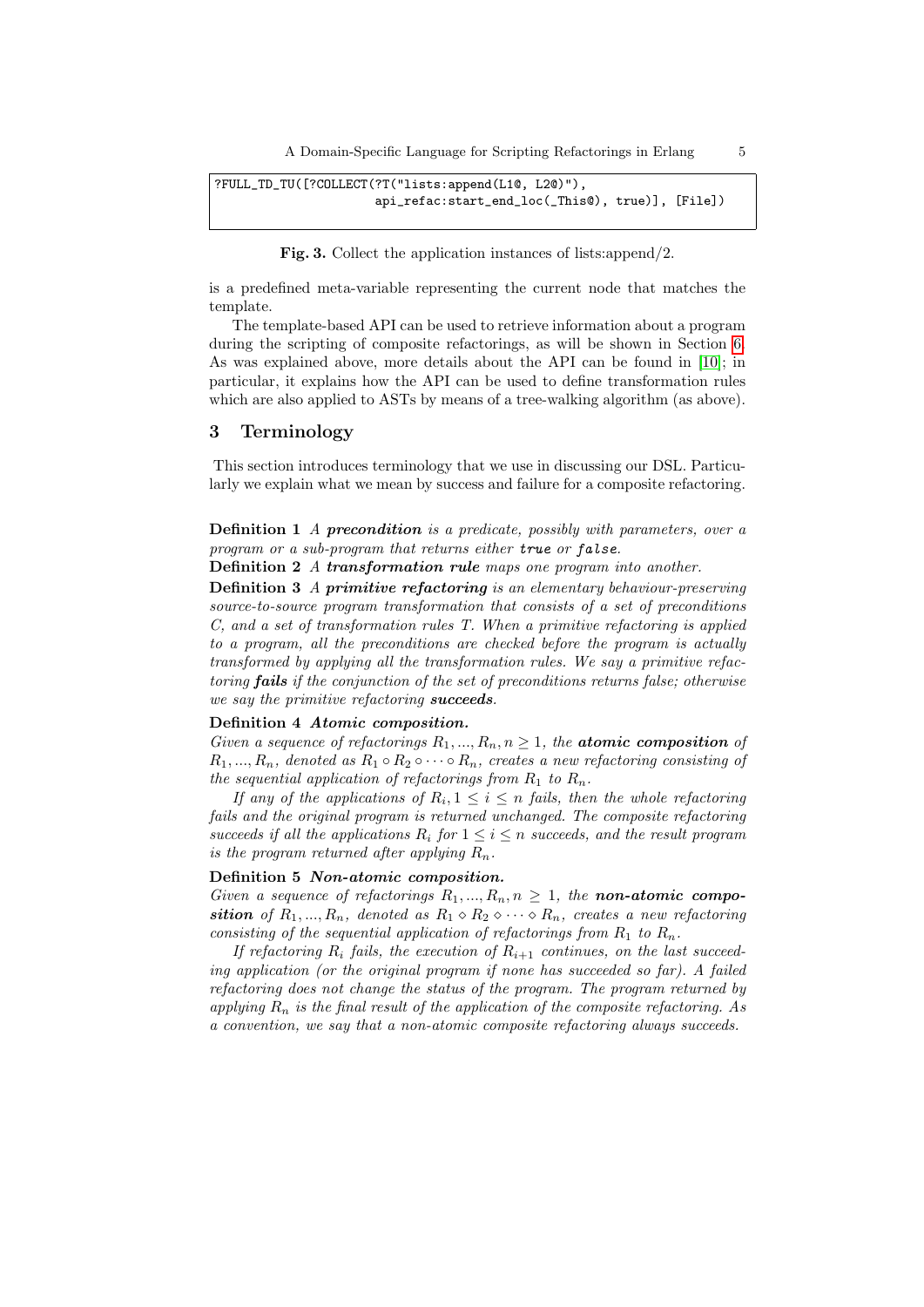

Fig. 4. Execution of composite refactorings

Figure [4](#page-5-1) illustrates some execution scenarios of both atomic and non-atomic composite refactorings. As shown in c) and d), an atomic composite refactoring can be part of a non-atomic composite refactoring, and vice versa; this feature allows the tool to handle more complex refactoring scenarios.

In practice, the choice of atomic or non-atomic composition depends on the nature of the refactoring to be performed. Atomic composition is necessary if the failure of a constituent refactoring could lead to an inconsistent or incorrect program, whereas a non-atomic composition can be used when the failure of a constituent refactoring does not affect the consistency of the program, and the final program returned is still acceptable from the user's point of view.

For example, it is reasonable to make a non-atomic composition of a set of renaming refactorings that turn 'camelCase' function names into 'camel case' format; even if one of these fails, perhaps because the new name is already used, the program still works as before. Moreover, the user can manually make the changes to the remaining 'camel case' identifiers; if 90% of the work has been done by the script, 90% of user effort is correspondingly saved.

# 4 Rationale

Here we discuss the rationale for the design of the DSL. While it is possible to describe composite refactorings manually; that approach is limited:

- When the number of primitive refactoring steps involved is large, enumerating all the primitive refactoring commands could be tedious and error prone.
- The static composition of refactorings does not support generation of refactoring commands that are program-dependent or refactoring scenario dependent, or where a subsequent refactoring command is somehow dependent on the results of an earlier application.
- <span id="page-6-0"></span>– Some refactorings refer to program entities by source location instead of name, as this information may be extracted from cursor position in an editor or IDE, say. Tracking of locations is again tedious and error prone; furthermore, the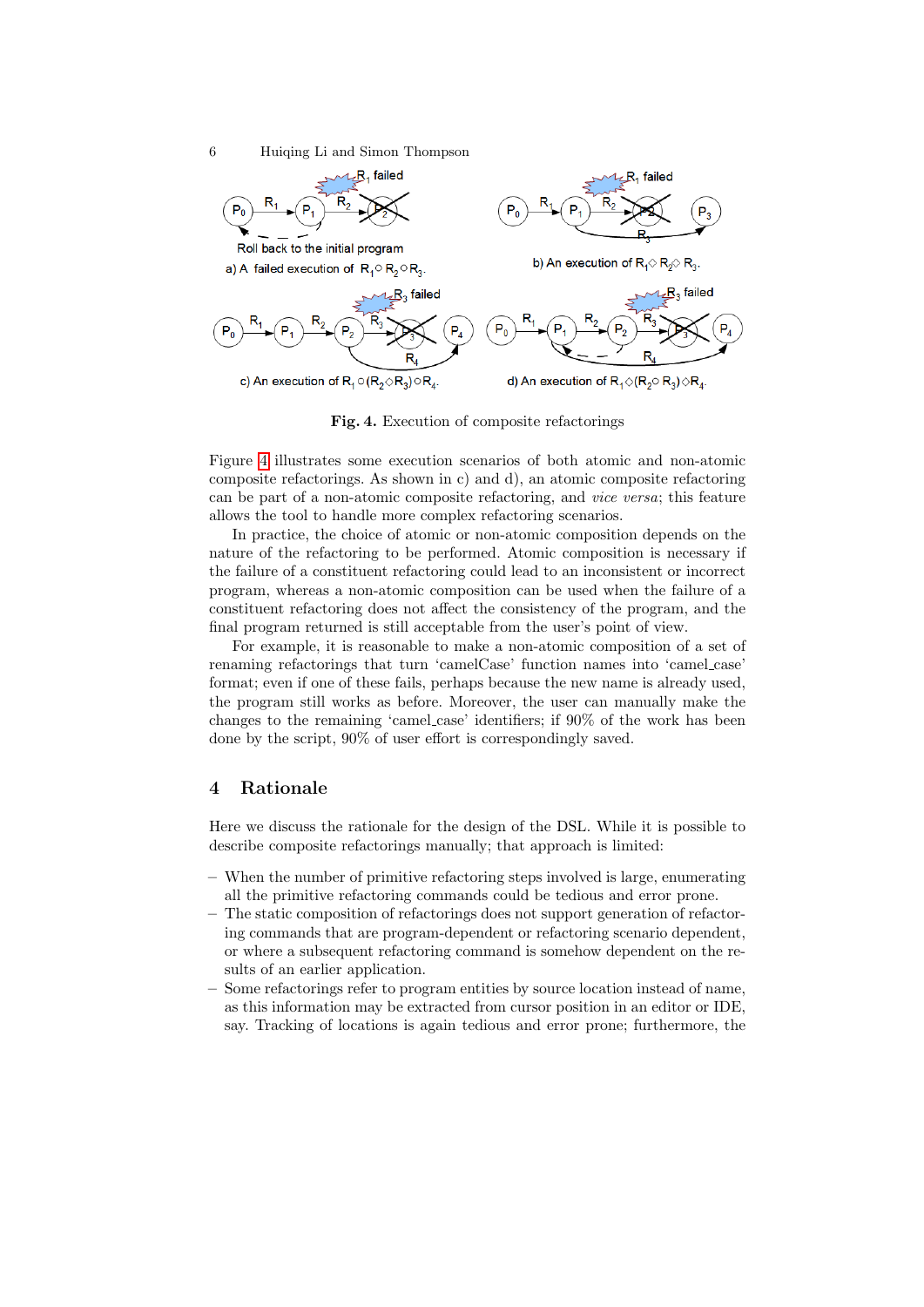<span id="page-7-0"></span>location of a program entity might be changed after a number of refactoring steps, and in that case locations become untrackable.

– Even though some refactorings refer to program entities by name (rather than location), the name of a program entity could also be changed after a number of refactoring steps, which makes the tracking of entity names hard or sometimes impossible, particularly when non-atomic composite refactorings are involved.

We resolve these problems in a number of ways:

- $-$  Each primitive refactoring has been extended with a *refactoring command* generator that can be used to generate refactoring commands in batch mode.
- A command generator can generate commands lazily, i.e., a refactoring command is generated only as it is to be applied, so we can make sure that the information gathered by the generator always reflects the latest status, including source locations, of the program under refactoring.
- Wrangler always allows a program entity to be referenced using its original name, as it performs name tracking behind the scenes.
- Finally, and most importantly, we provide a small domain-specific language (DSL) to allow composition of refactorings in a compact and intuitive way. The DSL allows users to have a fine control over the generation of refactoring commands and the interaction between the user and the refactoring engine so as to allow decision making during the execution of the composite refactoring.

Our work defines a small DSL, rather than a (fluent) API, since it supports a variety of ways of combining refactorings, including arbitrary nesting of refactoring descriptions within others, rather than offering a variety of parameters on a fixed set of API functions.

Existing approaches to composite refactoring tend to focus on the derivation of a combined precondition for a composite refactoring, so that the entire precondition of the composite refactoring can be checked on the initial program before performing any transformation [\[11](#page-14-11)[,12\]](#page-14-12). The ostensible rationale for this is to give improved performance of the refactoring engine. However, given the usual way in which refactoring tools are used in practice – where the time to decide on the appropriate refactoring to apply will outweigh the execution time – we do not see that the efficiency gains that this approach might give are of primary importance to the user.

In contrast, our aim is to increase the usability and applicability of the refactoring tool, by expanding the way in which refactorings can be put together. Our work does not try to carry out precondition derivation, instead each primitive refactoring is executed in the same way as it is invoked individually, i.e., precondition checking followed by program transformation. While it may be less efficient when an atomic composite refactoring fails during the execution, it does have its advantages in expressibility.

## 5 A Framework for Scripting Composite Refactorings

In this section we give a detailed account of Wrangler's support for composite refactorings, treating each aspect of the DSL in turn.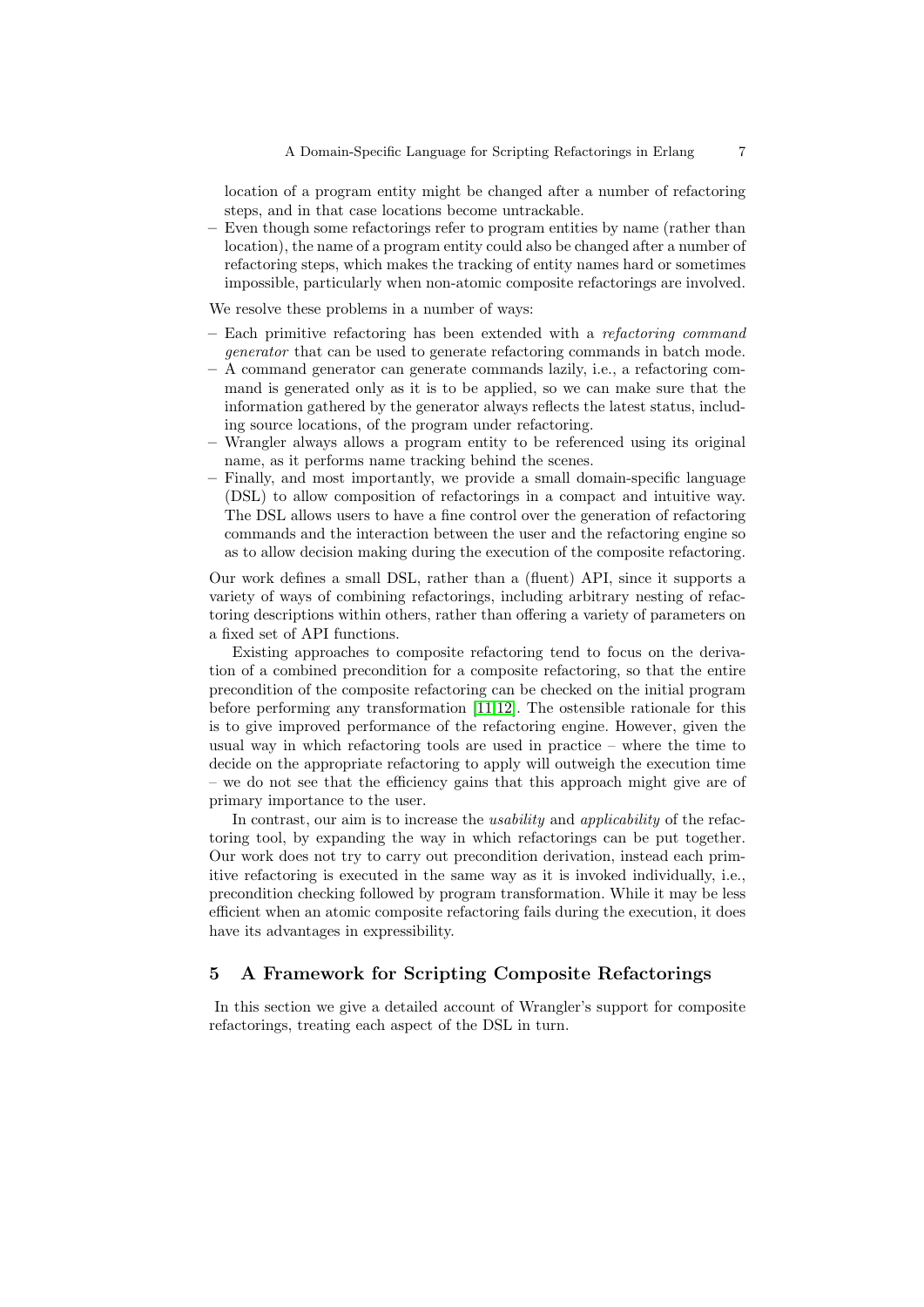#### 8 Huiqing Li and Simon Thompson

#### 5.1 Refactoring Command Generators

For each primitive refactoring we have introduced a corresponding command generator of the same name. The interface of a command generator is enriched in such a way that it accepts not only concrete values as a primitive refactoring does, but also structures that specify the constraints that a parameter should meet or structures that specify how the value for a parameter should be generated. In general, generators will have different type signatures, corresponding to the different signatures of their associated refactorings.

When applied to an Erlang program, a command generator searches the AST representation of the program for refactoring candidates according to the constraints on arguments. A command generator can also be instructed to run lazily or strictly; if applied strictly, it returns the complete list of primitive refactoring commands that can be generated in one go; otherwise, it returns a single refactoring command together with another command generator wrapped in a function closure, or an empty list if no more commands can be generated. Lazy refactoring command generation is especially useful when the primitive refactoring command refers some program entities by locations, or the effect of a previous refactoring could affect the refactorings that follow; on the other hand, strict refactoring command generation is useful for testing a command generator, as it gives the user an overall idea of the refactoring commands to be generated.

<span id="page-8-0"></span>Each primitive refactoring command generated is a tuple in the format: { $refactoring, RefacName, Args$ }, where RefacName is the name of the refactoring command, and Args is the list of the arguments for that refactoring command. A refactoring command generator is also syntactically represented as a three-element tuple, but with a different tag, in the format of  $\{refac_-,$ RefacName, Args}, where RefacName is the name of the command generator, and Args are the arguments that are specified by the user and supplied to the command generator. Both refactoring and refac<sub>r</sub> are Erlang atoms.

Taking the 'rename function' refactoring as an example, the type specification of the refactoring command is shown in Figure [5](#page-8-0) (a), which should be clear enough to explain itself. The type specification of the command generator is given in Figure [5](#page-8-0) (b). As it shows, a command generator accepts not only actual values, but also function closures that allow values to be generated by analysing the code to be refactored .

- The first parameter of the generator accepts either a file name, or a condition that a file (name) should satisfy to be refactored. In the latter case, Wrangler searches the program for files that meet the condition specified, and only those files are further analysed to generate values for the remaining parameters.
- The second parameter accepts either a function name tupled with its arity, or a condition that a function should meet in order to be refactored. In the latter case, every function in an Erlang file will be checked, and those functions that do not meet the condition are filtered out, and a primitive refactoring command is generated for each function that meets the condition.
- The third argument specifies how the new function name should be generated. It could be a fixed function name, a generator function that generates the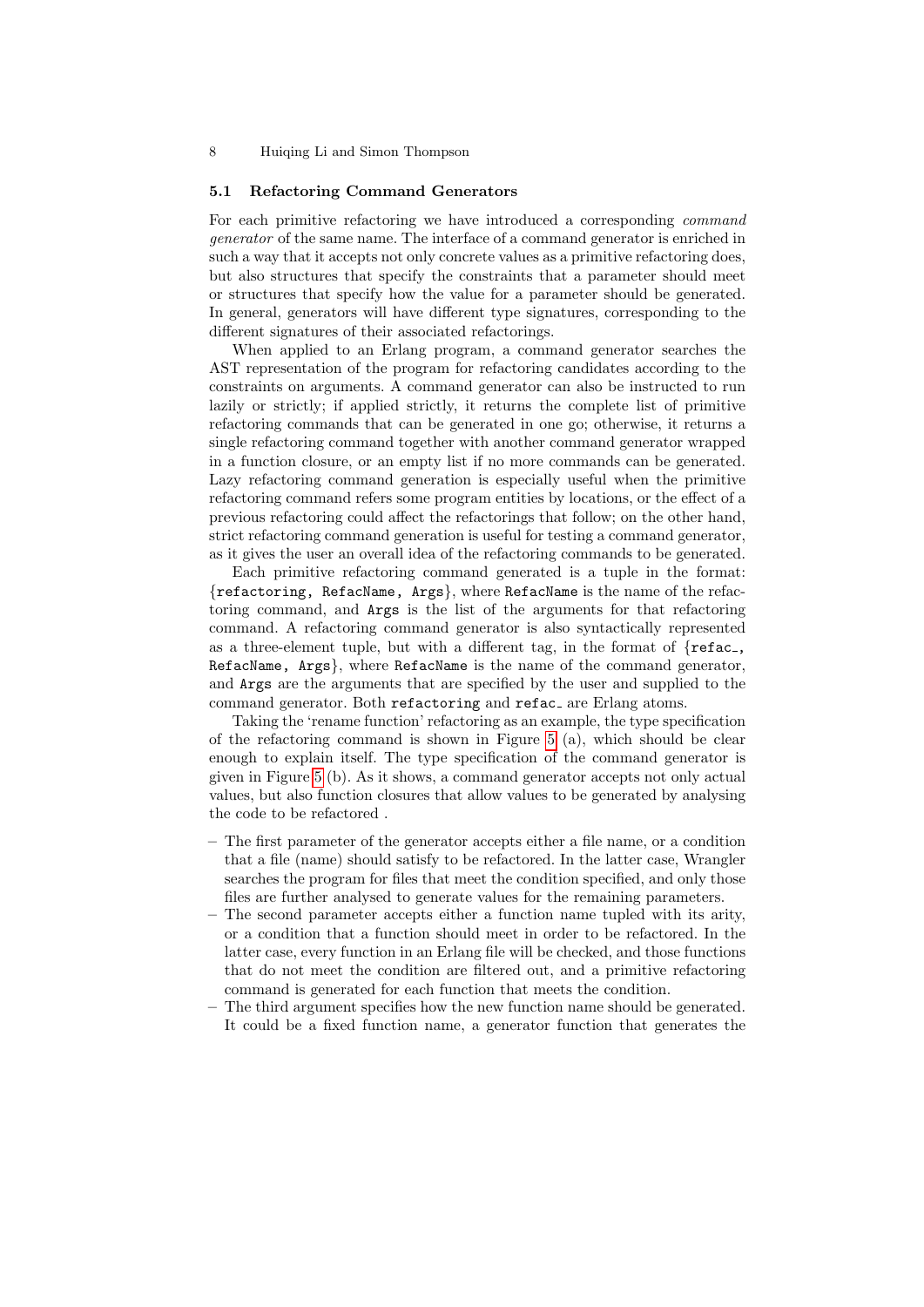A Domain-Specific Language for Scripting Refactorings in Erlang 9

```
-spec rename_fun(File::filename(), FunNameArity::{atom(), integer()},
                  NewName::atom() -> ok | {error, Reason::string()}.
                (a) type spec of the 'rename function' refactoring.
-spec rename_fun(File::filename() | fun((filename()) -> boolean()),
                 FunNameArity::{atom(), integer()}
                               | fun(({atom(),integer()}) -> boolean()),
                 NewName::atom()
                    |{generator, fun(({filename(), {atom(), integer()}})
                                      \rightarrow atom())}
                    |{user_input,fun(({filename(), {atom(), integer()}})
                                     \rightarrow string())},
                 Lazy :: boolean())
           -> [{refactoring, rename_fun, Args::[term()]}] |
              {{refactoring, rename_fun, Args::[term()]}, function()}.
           (b) type spec of the 'rename function' command generator.
{refac_, rename_fun, [fun(_File)-> true end,
                       fun({FunName, _Arity}) -> is_camelCase(FunName) end,
                       {generator, fun({_File,{FunName,_Arity}}) ->
                                         camelCase_to_camel_case(FunName)
                                    end}, false]}
          (c) An instance of the 'rename function' command generator.
```
<span id="page-9-0"></span>Fig. 5. Primitive refactoring command vs. refactoring command generator

new function based on the previous parameter values, or a name that will be supplied by the user before the execution of the refactoring, in which case the function closure is used to generate the prompt string that will be shown to the user when prompting for input.

– Finally, the last parameter allows the user to choose whether to generate the commands lazily or not.

The example shown in Figure [5](#page-8-0) (c) illustrates the script for generating refactoring commands that rename all functions in a program whose name is in camelCase format to camel case format. As the condition for the first parameter always returns true, every file in the program should be checked. The second argument checks if the function name is in camelCase format using the utility function is camelCase, and a refactoring command is generated for each function whose name is in camelCase format. The new function name is generated by applying the utility function camelCase to camel case to the old function name. In this example, we choose to generate the refactoring commands in a strict way.

For some command generators, it is also possible to specify the order in which the functions in an Erlang file are visited. By default, functions are visited as they occur in the file, but it is also possible for them to be visited according to the function callgraph in either top-down or bottom-up order.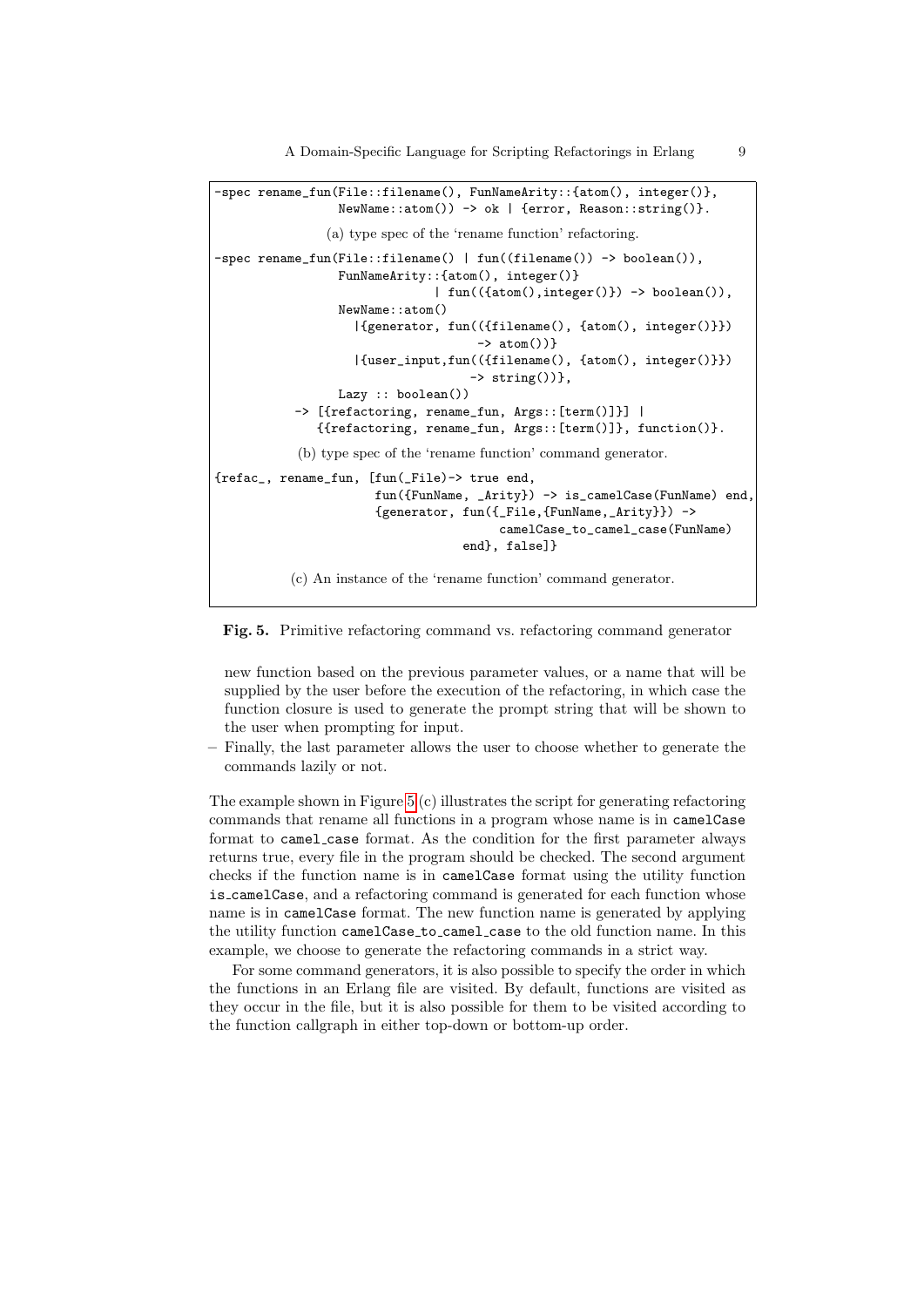$RefacName ::= rename\_fun \mid rename\_mod \mid rename\_var \mid new\_fun \mid gen\_fun \mid ...$  $PR ::= \{refactoring, RefacName, Args\}$  $CR ::= PR$  $\{\text{interactive}, \text{ Qualifier}, \text{ } [PRs]\}$  $\{f$ repeat\_interactive, Qualifier,  $[PRs]$  $| \{if\_then, \, \, \text{fun}() \rightarrow Cond \, \, \text{end}, \, \, CR \}$ |  $\{while, \text{ fun}() \rightarrow Cond \text{ end}, \text{ Qualifier}, \text{ CR}\}$  $\{$ Qualifier,  $[CRs]$  $PRs ::= PR | PRs, PR$  $CRs ::= CR \, | \, CRs, \, CR$  $Qualifier ::= atomic \mid non\_atomic$  $Args ::= ... A list of Erlang terms...$  $Cond ::= ... An Erlang expression that evaluates to a boolean value...$ 

Fig. 6. The DSL for scripting composite refactorings

### <span id="page-10-0"></span>5.2 The Domain-Specific Language

To allow fine control over the generation of refactoring commands and the way a refactoring command to be run, we have defined a small language for scripting composite refactorings. The DSL, as shown in Figure [6,](#page-9-0) is defined in Erlang syntax, using tuples and atoms. In the definition,  $PR$  denotes a primitive refactoring, and CR denotes a composite refactoring. We explain the definition of CR in more detail now, and some examples are given in Section [6.](#page-10-0)

- A primitive refactoring is, by definition, an atomic composite refactoring.
- $-$  {*interactive, Qualifier, [PRs]*} represents a list of primitive refactorings that to be executed in an interactive way, that is, before the execution of every primitive refactoring, Wrangler asks the user for confirmation that he/she really wants that refactoring to be applied. The confirmation question is generated automatically by Wrangler.
- $-$  {repeat interative, Qualifier,  $[PRs]$ } also represents a list of primitive refactorings to be executed in an interactive way, but different from the previous one, it allows user to repeatedly apply one refactoring, with different parameters supplied, multiple times. The user-interaction is carried out before each run of a primitive refactoring.
- $\{if\_then, \text{ fun}() \rightarrow Cond \text{ end}, \text{ CR}\}$  represents the conditional application of  $CR$ , i.e.  $CR$  is applied only if  $Cond$ , which is an Erlang expression, evaluates to true. We wrap Cond in an Erlang function closure to delay its evaluation until it is needed.
- $-$  {while, fun()  $\rightarrow$  Cond end, Qualifier, CR} allows CR, which is generated dynamically, to be continually applied until Cond evaluates to false.  $Qualifier$  specifies whether the refactoring is to be applied atomically or not.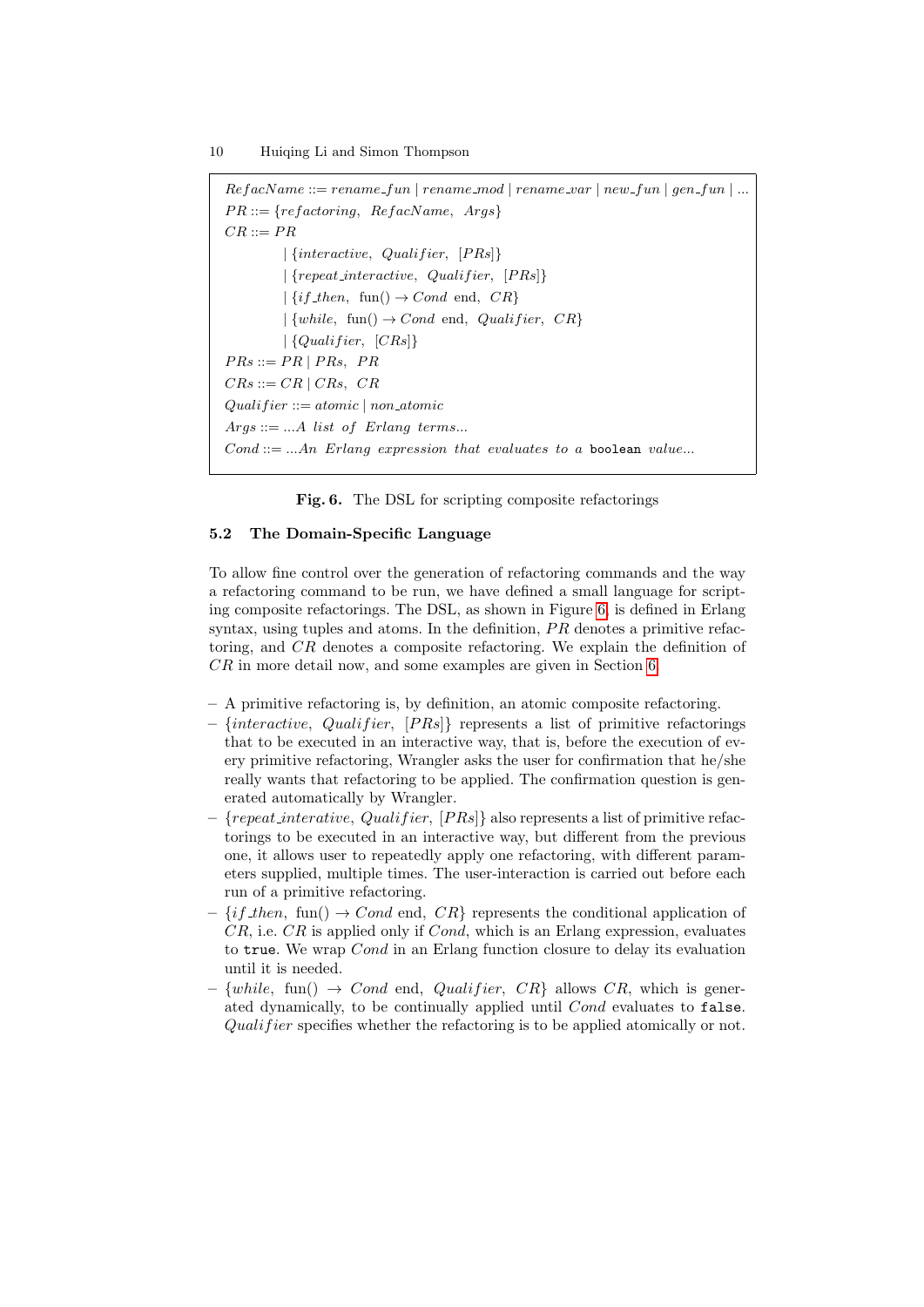$-$  {*Qualifier*,  $[CRs]$ } represents the composition of a list of composite refactorings into a new composite refactoring, where the qualifier states whether the resulting refactoring is applied atomically or not.

#### 5.3 Tracking of Entity Names

In a composite refactoring, it is possible that a refactoring needs to refer to a program entity that might have be renamed by previous refactoring steps. Tracking the change of names statically is problematic given the dynamic nature of a refactoring process.Wrangler allows users to refer to a program entity through its initial name, i.e. the name of the entity before the refactoring process is started. For this purpose, we have defined a macro ?current. An entity name, tagged with its category, wrapped in a ?current macro tells Wrangler that this entity might have been renamed, therefore Wrangler needs to search its renaming history, and replaces the macro application with the entity's latest name. If no renaming history can be found for that entity, its original name is used.

### 6 Examples

In this section, we demonstrate how the DSL, together with Wrangler's templatebased API, can be used to script large-scale refactorings in practice. The examples are written in a deliberately verbose way for clarity. In practice, a collection of pre-defined macros can be used to write the script more concisely.

<span id="page-11-0"></span>Example 1. Batch clone elimination Wrangler's similar code detection functionality [\[13\]](#page-14-13) is able to detect code clones in an Erlang program, and help with the clone elimination process. For each set of code fragments that are clones to each other, Wrangler generates a function, named as new fun, which represents the least general common abstraction of the set of clones; the application of this function can be then used to replace those cloned code fragments, therefore to eliminate code duplication. The general procedure to remove such a clone in Wrangler is to copy and paste the function new fun into a module, then carry out a sequence of refactoring steps as follows:

- Rename the function to some name that reflects its meaning.
- Rename the variables if necessary, especially those variable names in the format of  $\texttt{NewVar} \textbf{\textit{i}}$ , which are generated by the clone detector.
- Swap the order of parameters if necessary.
- Export this function if the cloned code fragments are from multiple modules.
- For each module that contains a cloned code fragment, apply the 'fold expression against function definition' refactoring to replace the cloned code fragments in that module with the application of the new function.

The above clone elimination process can be scripted as a composite refactoring as shown in Figure [7.](#page-11-0) The function takes four parameters as input:

– the name of the file to which the new function belongs,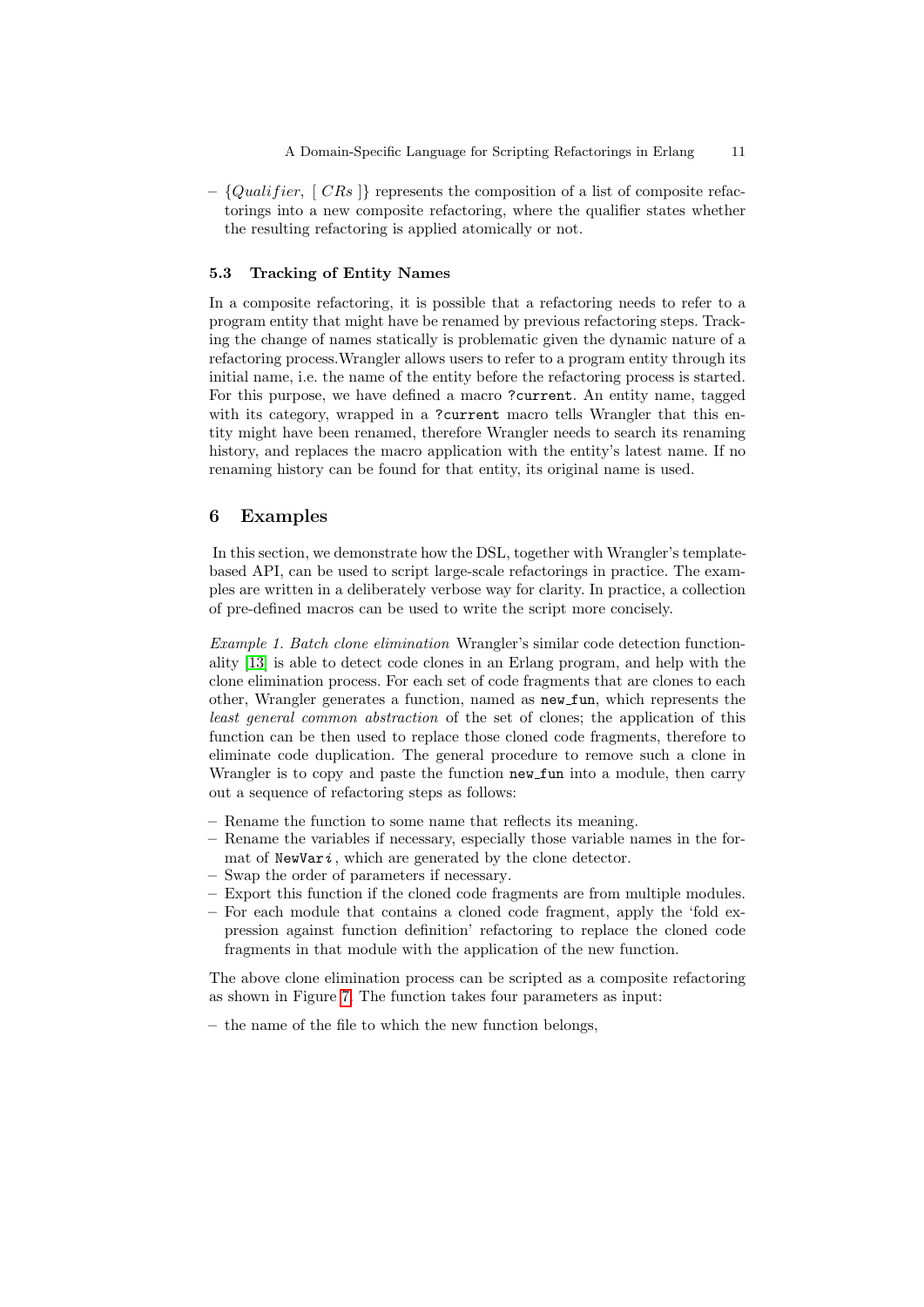```
1 batch_clone_removal(File, Fun, Arity, ModNames) ->
2 ModName = list_to_atom(filename:basename(File, ".erl")),
3 {atomic,
4 [{interactive, atomic,
5 {refac_, rename_fun, [File, {Fun, Arity},
7 {user_input, fun(_)->"New name:" end},
8 falsel}},
9 {atomic, {refac_, rename_var,
10 [File, current_fa({ModName,Fun,Arity}),
11 fun(V) -> lists: prefix("NewVar", V) end,
12 {user_input,
13 fun({_, _MFA, V})->io_lib:format("Rename ~p to:", [V]) end},
14 true]}},
15 {repeat_interactive, atomic,
16 {refac_, swap_args, [File, current_fa({ModName, Fun, Arity}),
17 {user_input, fun(_, _)->"Index 1: " end},
18 {user\_input, fun(_, _{\_}, \_}) \rightarrow "Index 2: " end},19 false]}},
20 {if_then, [ModName] /= ModNames,
21 {atomic, {refac_, add_to_export,
22 [File, current_fa({ModName, Fun, Arity}), false]}}},
23 {non_atomic, {refac, fold_expr,
24 [{file, fun(FileName)->M=filename:basename(FileName, ".erl"),
25 lists:member(M, ModNames)
26 end}, ?current({mfa, {ModName, Fun, Arity}}),1, false]}}
27 ]}.
29 current_fa({Mod, Fun, Arity}) ->
30 {M, F, A} = ?current({mfa, {Mod, Fun, Arity}), {F, A}.
```
Fig. 7. Batch Clone Elimination

- the name of the new function and its arity,
- and the name of the modules that contain one or more of cloned code fragments, which is available from the clone report generated by the clone detector.

<span id="page-12-0"></span>We explain the script in detail now.

- Lines 4-8. This lets the user decide whether to rename the function. The new name is provided by the user if the function is to be renamed.
- Lines 9-14. This section generates a sequence of 'rename variable' refactorings to form an atomic composite refactoring. Making this sequence of 'rename variable' refactorings atomic means that we expect all the renamings to succeed, however, in this particular scenario, it is also acceptable to make it non-atomic, which means that we allow a constituent renaming refactoring to fail, and if that happens the user could redo the renaming of that variable after the whole clone elimination process has been finished.

The second argument of the generator specifies the function to be searched. An utility function current fa, as defined between lines 29-30, is used to ensure the latest name is referenced. The function on line 11 gives the searching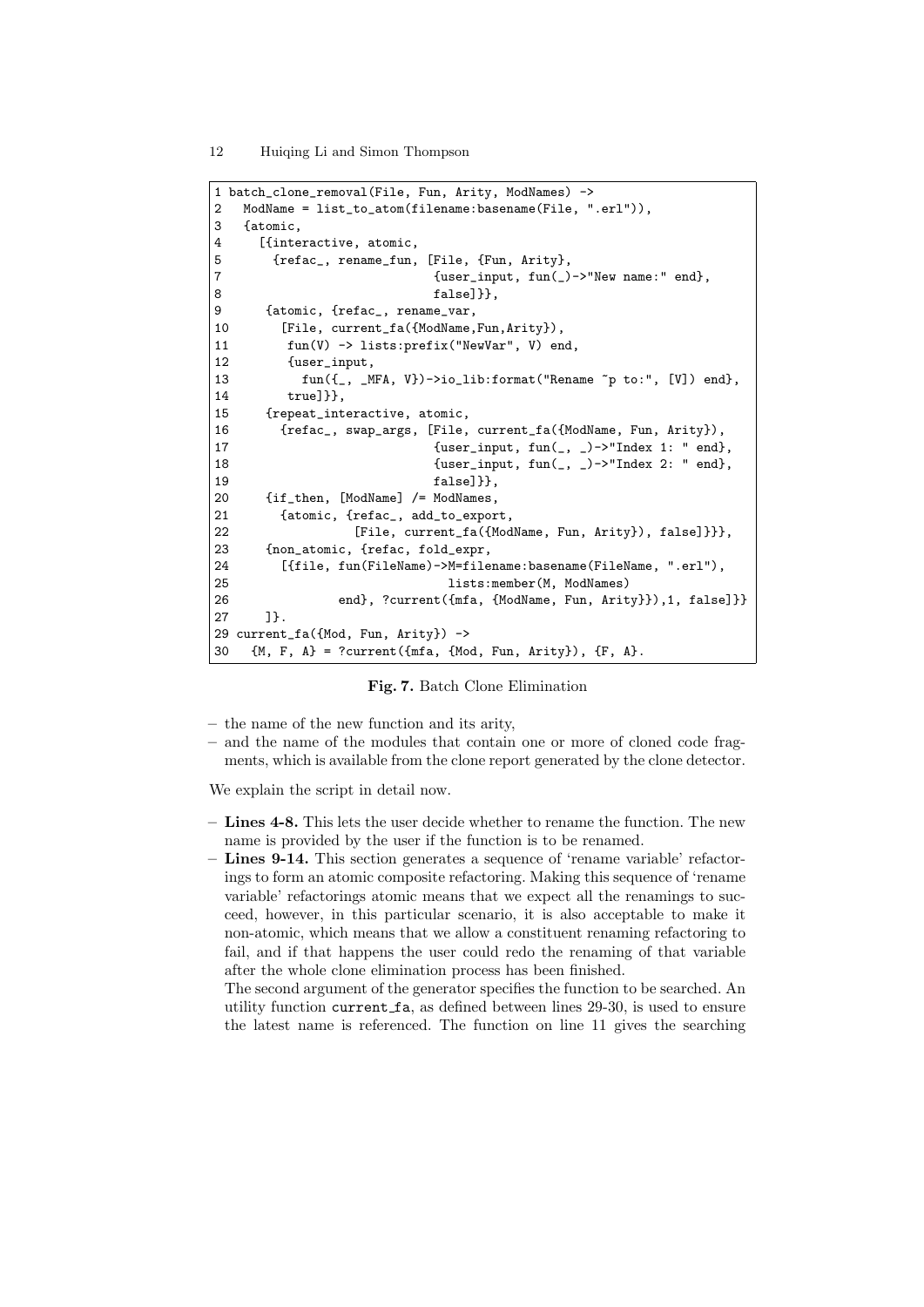A Domain-Specific Language for Scripting Refactorings in Erlang 13

```
tuple_args(Prog) ->
 Pars = ?STOP_TD_TU(
          [?COLLECT(?T("f@(As1@@, Line, Col, As2@@) when G@@ -> B@@."),
            {api_refac:fun_def_info(f@),length(As1@@)+1}, true)], Prog),
 {non_atomic, lists:append(
    [{refactoring,tuple_args,[MFA,Index,Index+1]}||{MFA, Index}<-Pars])}.
```
#### Fig. 8. Batch tupling of function arguments

criterion for the variables to be renamed, and in this case it requires that all the variables with a name starting with "NewVar" should be renamed. New variable names are provided by the user as shown by the third argument. Refactoring commands are generated lazily, as indicated by the last argument, to ensure that the variables to be renamed are correctly identified.

- Lines 15-19. The code here allows re-ordering of function parameters. The user can choose to re-order as many times as necessary, or not at all.
- Lines 20-22. This generates a refactoring that adds the new function to the export of the module only if the clones are from multiple modules.
- <span id="page-13-0"></span> $-$  Lines 23-26. Finally, this code generates a list of 'fold expression against function definition' refactoring commands, one for each module listed in ModNames. We allow these refactorings to be composed in a non-atomic way so that the refactoring process will continue if a refactoring fails for some reason.

Example 2. Batch tupling of function arguments The example in Figure [8](#page-12-1) shows how Wrangler's template-based API can help to create composite refactorings. This example searches an Erlang program for single-clause function definitions whose parameters include Line and Col next to each other, and generates a 'tuple arguments' refactoring command for each candidate found to put Line and Col into a tuple. Prog specifies the scope of the project, i.e, the places to search for Erlang files.

## 7 Implementation

Wrangler has been extended with another layer to support scripted composite refactorings, and this includes a number of extensions as follows.

- $An$  interpreter of the DSL language. The interpreter takes a composite refactoring script as input, and generates refactoring commands that to be executed by the refactoring engine. Only one refactoring command is passed to the refactorer engine a time. Depending on the result returned and the context, the interpreter could continue to generate another refactoring command or ask for a rollback of the program to a particular point if an atomic refactoring fails.
- Support for rolling back a program to the starting point of an atomic composition when it fails. This is an extension of Wrangler's original undo mechanism.
- A command generator for each primary refactoring as discussed in Section [5.1.](#page-7-0)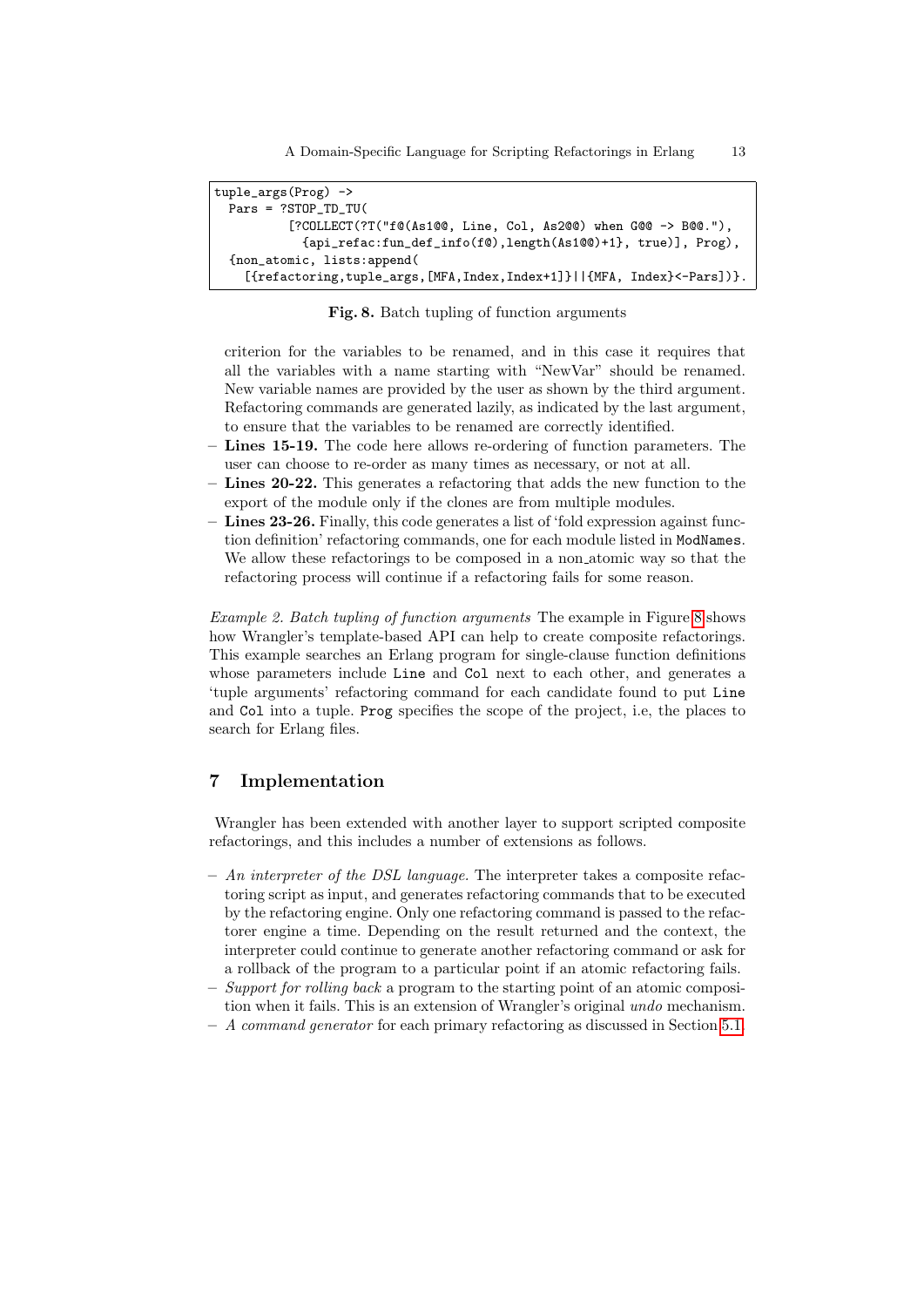- 14 Huiqing Li and Simon Thompson
- <span id="page-14-9"></span>– A mechanism for recording each primitive refactoring command executed. Wrangler records each primitive refactoring command executed and the result returned during the execution of a composite refactoring. This information provides valuable insights into the refactoring commands generated/executed, as well as the reason of failure if some refactorings fail during the execution.
- $-$  A generic composite refactoring behaviour. A behaviour in Erlang is an application framework that is parameterized by a callback module. The behaviour solves the generic parts of the problem, while the callback module solves the specific parts. In this spirit, a behaviour, named  $gen\_composite\_refac$ , has been implemented especially for composite refactorings. Two callback functions are specified by the behaviour. To implement a composite refactoring, the user needs to create a callback module, implement and export the callback functions. Once the callback module is compiled, the refactoring can be invoked and tested from the IDE. The result can be previewed before being committed/aborted. A composite refactoring can also be undone.

# 8 Related Work

<span id="page-14-3"></span><span id="page-14-2"></span><span id="page-14-1"></span><span id="page-14-0"></span>The idea of composite refactorings was proposed by Opdyke [\[14\]](#page-14-14), and investigated by Roberts [\[15\]](#page-14-15). This work focused on the derivation of a composite refactoring's preconditions from the pre- and postconditions of its constituent refactorings. This is non-trivial because when performing refactorings  $R_1, R_2, \ldots, R_n$ sequentially, performing  $R_i$  may establish, or invalidate, the pre-conditions of  $R_i, j > i$ . Ó Cinnéide [\[12\]](#page-14-12) extends Roberts' approach in various ways including static manual derivation of pre- and postconditions for a composite refactoring.

<span id="page-14-7"></span><span id="page-14-6"></span><span id="page-14-5"></span><span id="page-14-4"></span>ContTraCT is an experimental refactoring editor for Java developed by G. Kniesel, et. al. [\[11\]](#page-14-11). It allows composition of larger refactorings from existing ones. The authors identify two basic composition operations: AND- and ORsequence, which correspond to the atomic and non-atomic composition described in this paper. A formal model based on the notion of backward transformation description is used to derive the preconditions of an AND-sequence.

<span id="page-14-12"></span><span id="page-14-11"></span><span id="page-14-10"></span><span id="page-14-8"></span>While the above approaches could potentially detect a composition that is deemed to fail earlier, they suffer the same limitations because of the static nature of the composition. Apart from that, the derivation of preconditions and postconditions requires preconditions to be atomic and canonical. In contrast, our approach might be less efficient when a composite refactoring fails because of the conflict of pre-conditions, but it allows dynamic and lazy generations of refactoring commands, dynamic generation of parameter values, conditional composition of refactorings, rich interaction between users and the refactoring engine, etc. Our approach is also less restrictive on the design of underlying refactoring engine.

<span id="page-14-16"></span><span id="page-14-15"></span><span id="page-14-14"></span><span id="page-14-13"></span>The refactoring  $API - described$  in a companion paper  $[10]$  – uses the general style of 'strategic programming' in the style of Stratego [\[16\]](#page-14-16). More detailed references to related work in that area are to be found in [\[10\]](#page-14-10).